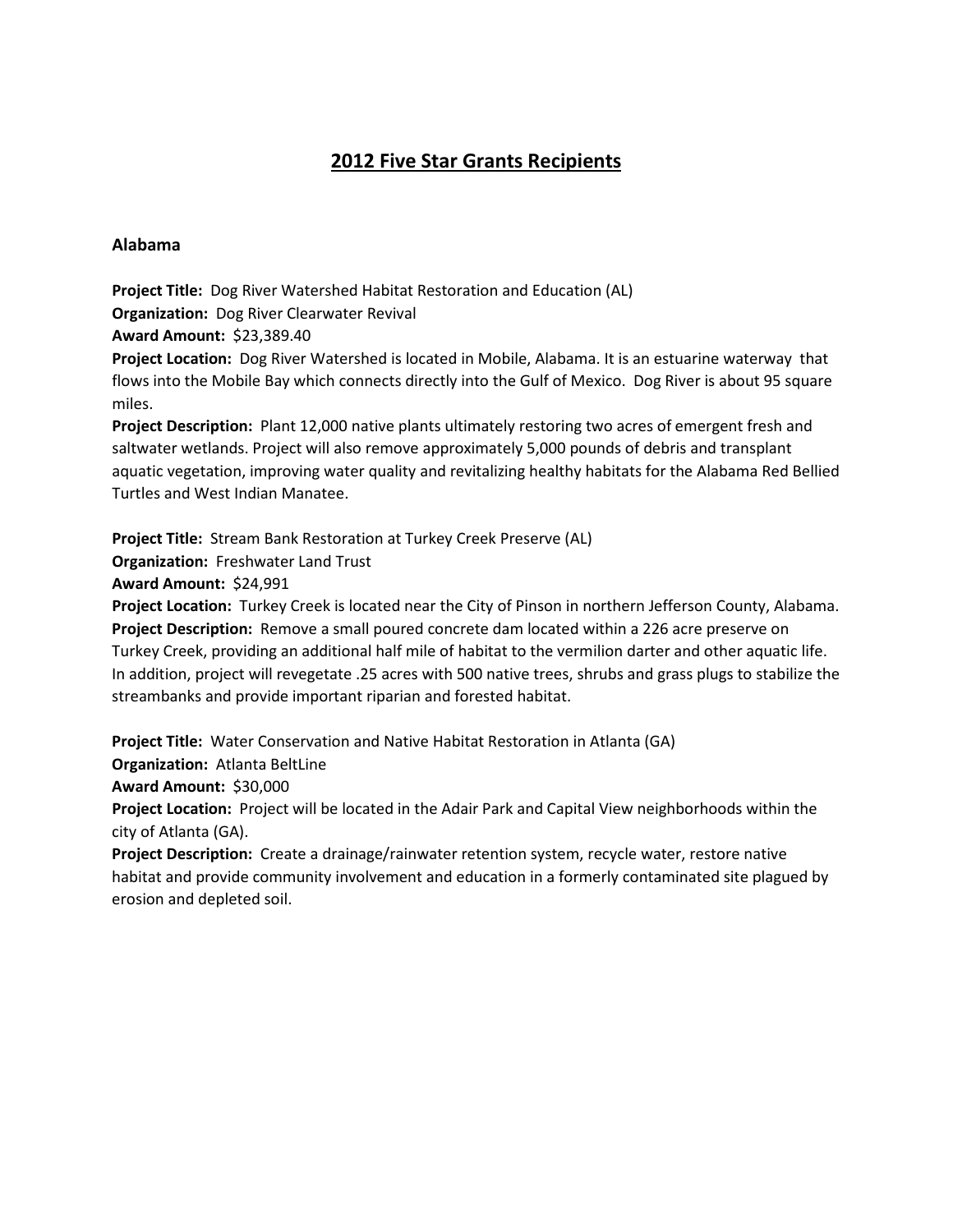## **California**

**Project Title:** Abalone Cove Coastal Sage Scrub Restoration (CA) **Organization:** Palos Verdes Peninsula Land Conservancy **Award Amount:** \$65,200 **Project Location:** The Abalone Cove Reserve, in the City of Rancho Palos Verdes, Los Angeles County. **Project Description:** Restore, through invasive plant eraditation and plantings, three acres of coastal sage scrub habitat. Through outdoor volunteer days, 120 community volunteers will gain an understanding of the ecological value of coastal sage scrub and its importance as habitat for rare and endangered species.

**Project Title:** Colorado Lagoon Community Wetland Restoration (CA) **Organization:** Friends of Colorado Lagoon **Award Amount:** \$25,000 **Project Location:** Eastern portion of the City of Long Beach, California **Project Description:** Restore and enhance three acres of tidal salt marsh habitat, planting 3,500 native plants with the help of 2,000 volunteers.

**Project Title:** Heal the Bay's Stream Team Program (CA) **Organization:** Heal the Bay **Award Amount:** \$39,997.25 **Project Location:** Within the Malibu Creek Watershed in the Santa Monica Mountains, Los Angeles County (CA). **Project Description:** Restore healthy ecological functioning and improve water quality and natural

wildlife habitats by conducting riparian restoration; habitat and water quality monitoring; and stream barrier removals in the Santa Monica Mountains.

**Project Title:** Malibu Creek Aquatic and Riparian Habitat Restoration (CA)

**Organization:** Mountains Restoration Trust

**Award Amount:** \$77,994.9

**Project Location:** Malibu, Las Virgenes and Cold Creeks, three major tributaries in the Malibu Creek subwatershed of the Santa Monica Bay Watershed, Los Angeles County, California.

**Project Description:** Further efforts to remove invasive plants from 17 acres of state parkland resulting in a net gain of three acres of restored habitat. Project will conduct at least 15 community restoration events for up to 150 participants who will learn about the effects invasive species have on the biological integrity of riparian systems.

**Project Title:** Marsh Creek Floodplain and Riparian Restoration (CA) **Organization:** Friends of Marsh Creek Watershed **Award Amount:** \$25,000 **Project Location:** This project will take place in Oakley, CA, in Contra Costa County.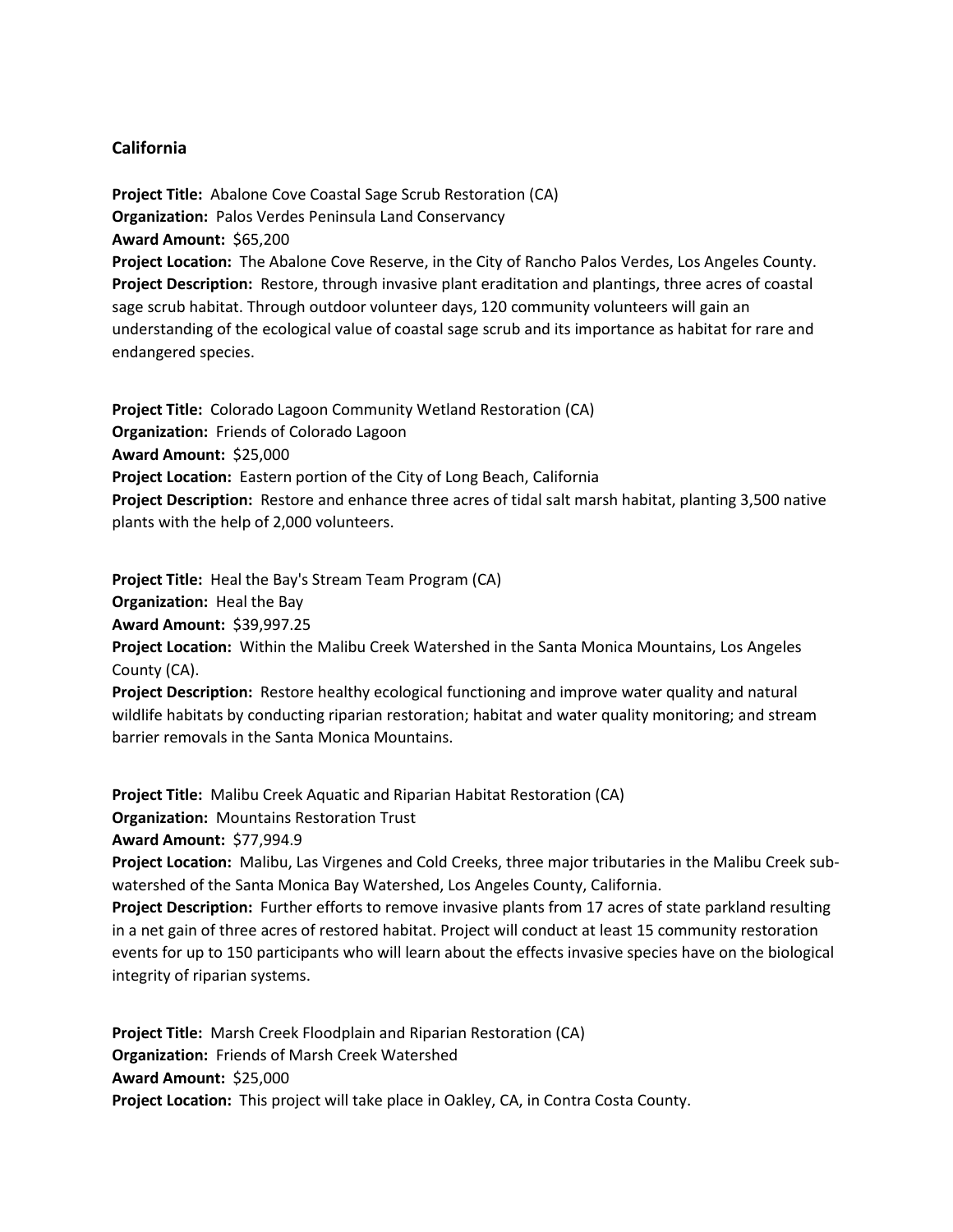**Project Description:** Restore critical habitat for Chinook salmon and other species while facilitating long-term stewardship of Marsh Creek Watershed through community involvement.

**Project Title:** Northern California Coho Salmon Habitat Restoration (CA)

**Organization:** Gold Ridge Resource Conservation District

**Award Amount:** \$34,352.93

**Project Location:** Southwestern Sonoma County, California, along private roads and on private land within the Gold Ridge Resource Conservation District.

**Project Description:** Implement a rural road improvement project along 4.58 miles of ranch roads by replacing five culverts and installing erosion control measures to increase habitat for migrating fish.

**Project Title:** Presidio Coastal Bluffs Restoration and Community Engagement (CA)

**Organization:** Golden Gate National Parks Conservancy

**Award Amount:** \$51,700

**Project Location:** Oceanside Drainage Basin; Western Coastal Watershed; Presidio of San Francisco; Presidio Bluffs; California

**Project Description:** Restore 1.75 acres of land at the Presidio Bluffs site at Golden Gate National Park, removing ninety percent of invasive grasses and Cape Ivy and planting 5,500 trees. Educational opportunities will include voluteer workdays and naturalist-led walks.

**Project Title:** Student and Landowner Education and Watershed Stewardship (SLEWS) - Restoring Riparian Habitat on the Mokelumne River (CA)

**Organization:** Center for Land-Based Learning

**Award Amount:** \$23,750

**Project Location:** This project is located in the Lower Mokelumne River Watershed at the Natural Resources Conservation Service Lockeford Plant Materials Center in Lockeford, CA .

**Project Description:** Partner with the Natural Resources Conservation Service to enable high school youth to plan and implement a riparian restoration project on the Mokelumne River.

**Project Title:** Wild! Oysters - Community-based Native Oyster Restoration Program (CA) **Organization:** The Watershed Project

**Award Amount:** \$40,000

**Project Location:** Pt Pinole Regional Shoreline in Contra Costa County, California

**Project Description:** Engage scientists, volunteers, and students in the restoratoion of .04 acres of subtidal habitat. Project will benefit many species, including anadromous salmonids.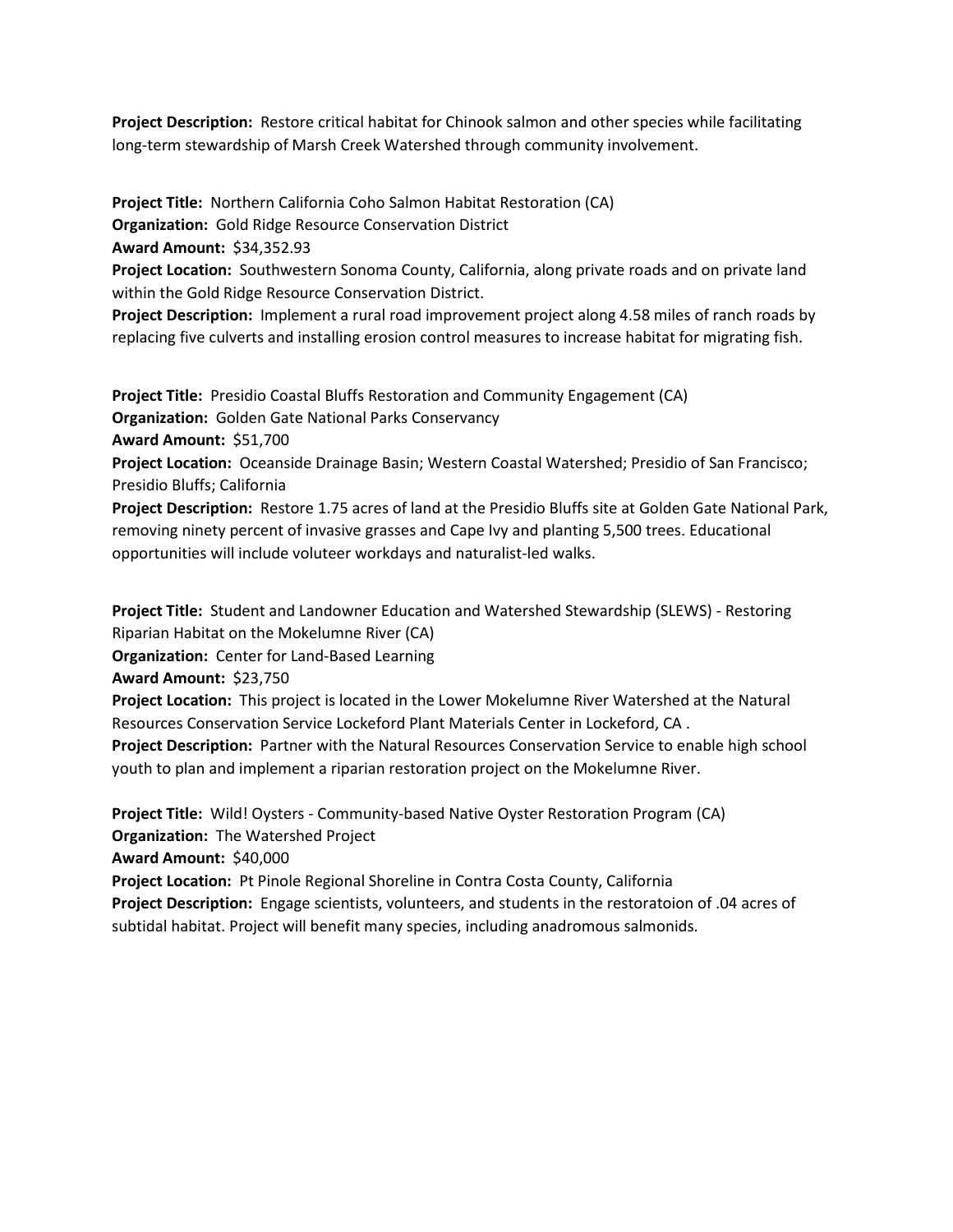# **Colorado**

**Project Title:** Garden of the Gods Restoration Project (CO) **Organization:** Rocky Mountain Field Institute **Award Amount:** \$25,000

**Project Location:** Garden of the Gods Park, City of Colorado Springs, El Paso County, Southern Colorado. Owned and managed by the City of Colorado Springs.

**Project Description:** Mitigate erosion and soil loss and restore the most degraded sectors of Garden of the Gods Park through hands-on projects with high community involvement.

**Project Title:** Garden of the Gods Restoration Project (CO) - II **Organization:** Rocky Mountain Field Institute **Award Amount:** \$25,000 **Project Location:** Garden of the Gods Park, Colorado Springs, El Paso County, Southern Colorado. **Project Description:** Restore 550 linear feet of social trails, construct steps, risers, and retaining walls to stabilize 600 feet of eroding trails to provide structure and protect the surrounding areas; and stabilize

nearly eight acres of gullies and drainages with a native seed mix. 900 community volunteers will participate in restoration over 45 workdays.

**Project Title:** Youth Voices for Westerly Creek (Denver & Aurora, CO)

emergent marsh grasses will be planted to restore intertidal habitat.

**Organization:** Earth Force

**Award Amount:** \$14,535

**Project Location:** Project watershed is in 2 cities, 3 counties (Arapahoe, Denver, Adams) & 3 school districts (Cherry Creek, Aurora, Denver)

**Project Description:** Train urban youth to duplicate a baseline water quality study from 1997. Their findings, and recommendations, will inform implementation of the Westerly Creek Greenway Master Plan.

# **Florida**

**Project Title:** Bayou Texar Oyster Reef and Marsh Grass Restoration (FL) **Organization:** Keep Pensacola Beautiful **Award Amount:** \$20,397.96 **Project Location:** Bayou Texar, a 388 acre urban, residential bayou within the Pensacola Bay System, Pensacola, Florida **Project Description:** Collect approximately 84 tons of oyster shell from local partner restaurants to be used as substrate to establish 79 oyster reefs (0.073 acres) along 1,200 linear feet of shoreline on the Bayou Texar in the Florida Pensacola Bay System (PBS). In addition, 4,520 square feet of native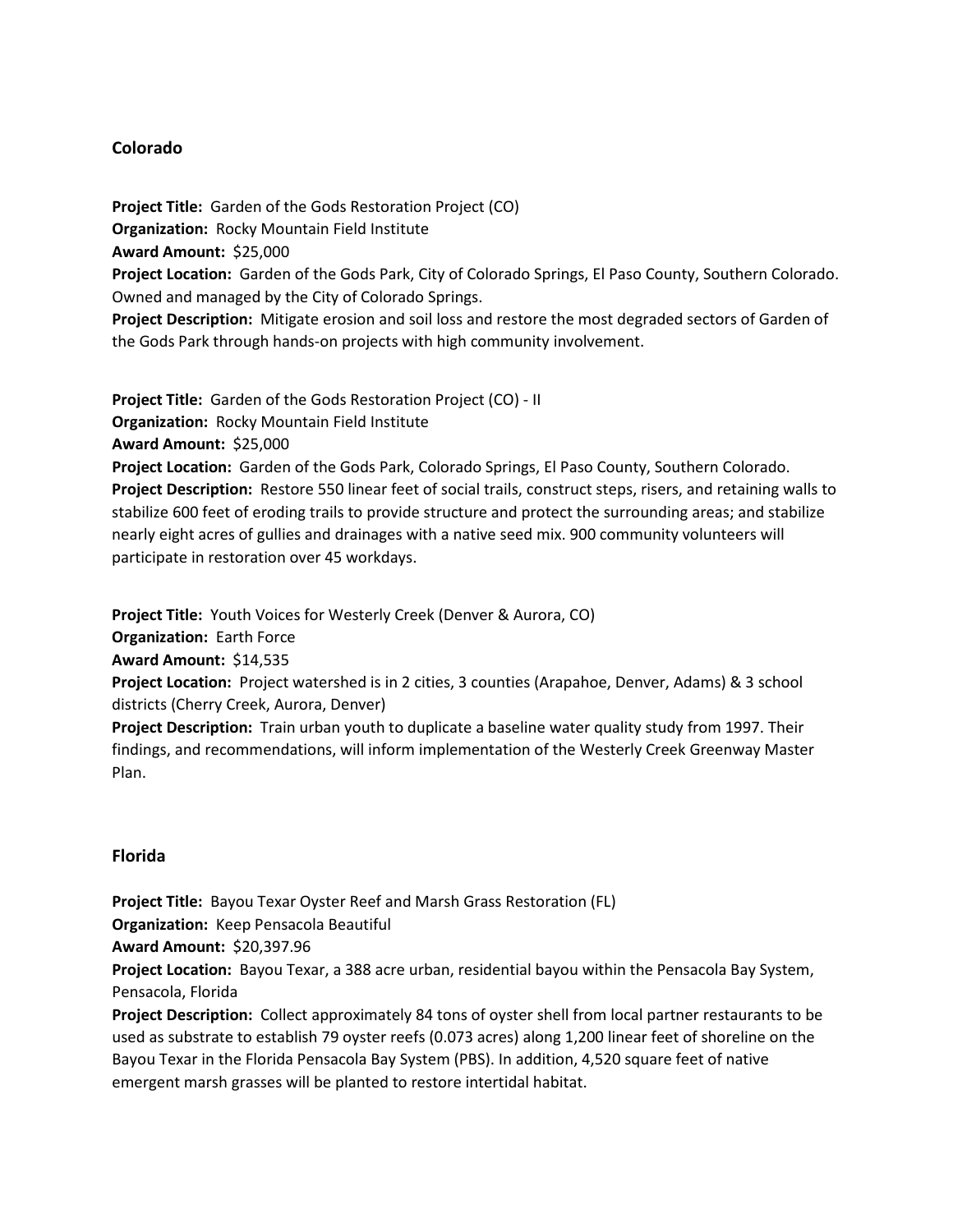**Project Title:** Oleta River State Park Hardwood Hammock Restoration (FL) **Organization:** Museum of Science dba Miami Science Museum **Award Amount:** \$157,116 **Project Location:** Oleta River State Park is located on Biscayne Bay in the Miami metropolitan area. **Project Description:** Restore coastal habitats at Oleta River State Park, Virginia Key and R. Hardy Matheson Preserve in Miami-Dade County.

### **Georgia**

**Project Title:** Alcovy River Greenway Restoration and Education (GA)

**Organization:** Georgia Wildlife Federation

**Award Amount:** \$19,573.30

**Project Location:** Primary work site is on 115 acres along the Alcovy River off Hazelbrand Road and 17 acres along the River off East End Road.

**Project Description:** Construct two rain gardens and remove invasive species from approximately 25 acres and plant 200 native plants in the riparian zone of Cornish Creek. Project will update the Alcovy River Greenway Registry landowner database which will be used to contact and educate landowners who are uniquely positioned to make positive, private conservation impacts.

**Project Title:** Dunwoody Nature Center Meadow Restoration (GA)

**Organization:** Dunwoody Nature Center

**Award Amount:** \$19,701.82

**Project Location:** This project will occur in Dunwoody Park, located in the City of Dunwoody, in DeKalb County, Georgia.

**Project Description:** Re-grade the meadow area and develop a linked system of rain gardens for storm water collection in Dunwoody Park. The results of this project will be the restoration of a 1.5 acre riparian buffer to the creek; development of an experiential teaching facility for students to learn about the effects and prevention of erosion; and creation of a demonstration area to educate an adult community on how to create a similar project on their property.

**Project Title:** Peachtree Creek Confluence Restoration (GA)

**Organization:** The South Fork Conservancy

**Award Amount:** \$20,720

**Project Location:** Atlanta, Georgia at the headwaters of Peachtree Creek

**Project Description:** Fence off highway trash for approximately 800 feet, control three acres of nonnative invasives, restore three bioswales to catch highway stormwater, and re-establish a bio-diverse buffer along .22 miles of creek. Biologists and educators will lead 30 adult and 60 student volunteers and neighbors in stream restoration and low-impact trail creation.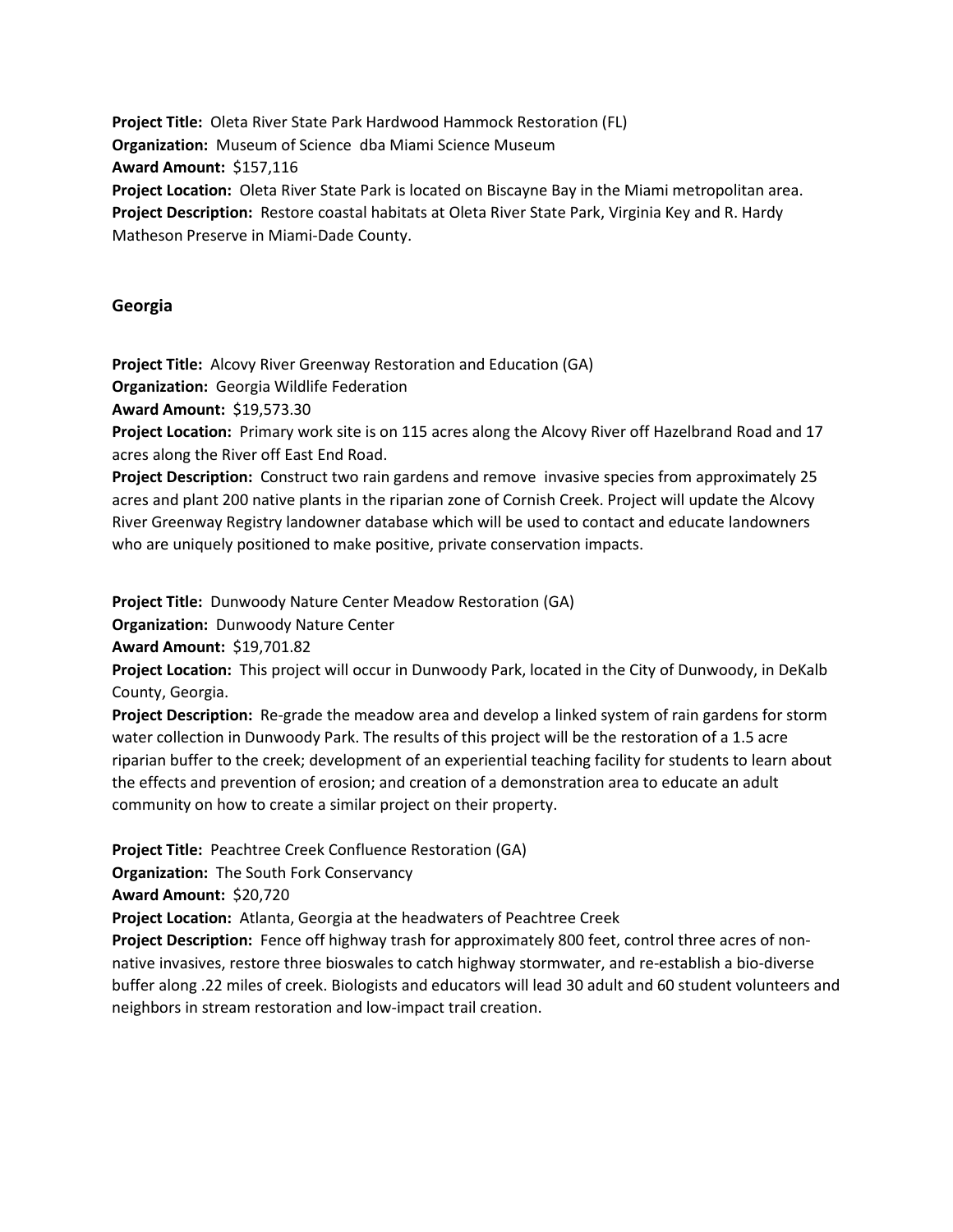**Project Title:** Walnut Creek Invasive Plant Control and Native Reintroduction (GA) **Organization:** Elachee Nature Science Center **Award Amount:** \$10,000

**Project Location:** Walnut Creek Watershed, Upper Oconee River Basin, Chicopee Woods Area Park, Elachee Nature Science Center, City of Gainesville, Hall County GA.

**Project Description:** Control 27 acres of Microstegium in the floodplains of the upper Walnut Creek Watershed and plant 480 native seedlings over 516 square feet of test plots to determine the success of native seedlings in controlling re-invasion when planted at high and low densities. 100 voluteers will assist with mapping, invasive control and plantings; over 200 students will participate in hands-on activites to learn about riparian habitats and exotic invasive plants; and over 120 landowners will participate in invasive plant ID and control workshops.

### **Illinois**

**Project Title:** Youth Restoration of the South Shore Beach and Sanctuary (IL) **Organization:** Alliance for the Great Lakes **Award Amount:** \$20,203 **Project Location:** South Shore Nature Sanctuary on Lake Michigan **Project Description:** Work with partner schools and groups to remove non-native plant species on 0.25

acres at South Shore Beach/Sanctuary and replant 1.4 acres of native vegetation on the dunes and other areas on the edges of the site. Project will conduct six Adopt-a-Beach visits at South Shore Beach where volunteers will remove litter and will engage 109 youth to participate in stewardship activities.

### **Indiana**

**Project Title:** Fall Creek Watershed Community-Based Habitat Restoration (IN)

**Organization:** Keep Indianapolis Beautiful

**Award Amount:** \$24,999

**Project Location:** The north side of Indianapolis.

**Project Description:** Remove invasive species over 10 acres and plant more than 365 trees in the Fall Creek watershed. Approximately 200-500 community members will be educated through meetings; and residents and volunteers will learn about tree planting and care, and stewardship of the watershed.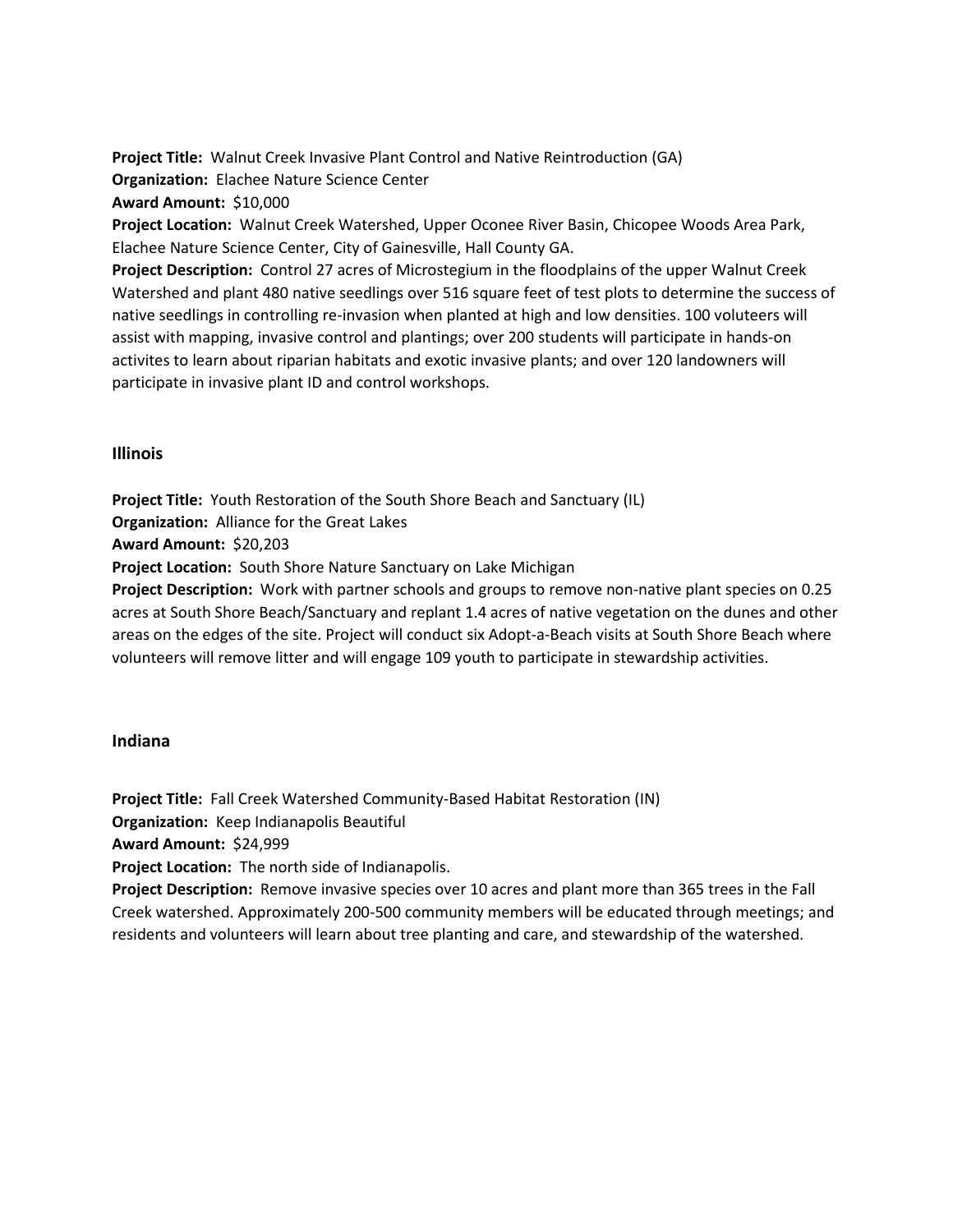#### **Iowa**

**Project Title:** City of Elliott Wetland Restoration and Outdoor Classroom (IA) **Organization:** City of Elliott **Award Amount:** \$24,472 **Project Location:** City of Elliott in Montgomery County, Iowa **Project Description:** Restore a 1.5 acre wetland and replant more than 21 acres of native grass area with the help of 135 students and 19 adult volunteers. Project will include extensive educational components such as an Americans with Disablities Act-compliant walkway with an interpretive panel about wetlands, and a platform for outdoor classes.

#### **Maine**

**Project Title:** Frenchman Bay Eelgrass Restoration (ME) **Organization:** Mount Desert Island Biological Laboratory **Award Amount:** \$25,266 **Project Location:** Frenchman Bay, in the waters off Hadley Point, Berry Cove, and Thomas Island in the Gulf of Maine **Project Description:** Engage citizens as scientists in expanding eelgrass restoration to 140 acres. Project

will address threats to eelgrass through stakeholder engagement.

#### **Massachusetts**

**Project Title:** Charles River Invasive Weed Removal Program **Organization:** Charles River Watershed Association **Award Amount:** \$25,000.01 **Project Location:** Charles River Lakes District in the suburbs of Boston, Massachusetts **Project Description:** Restore river habitat through invasive weed removal. Project will mobilize hundreds of volunteers and conduct on-going research on the efficacy of the program.

**Project Title:** Mystic River Water Chestnut Removal (MA) **Organization:** Mystic River Watershed Association **Award Amount:** \$45,000 **Project Location:** Areas along the Mystic River in the municipalities of Medford and Somerville, Massachusetts **Project Description:** Remove 10 acres of the invasive water chestnut from the Mystic River in

Massachusettes using canoe-based hand-pulling techniques. Nearly 400 volunteers, including Watershed Association members, clubs, teams and businesses will contribute nearly 3,000 hours of volunteer time toward this effort.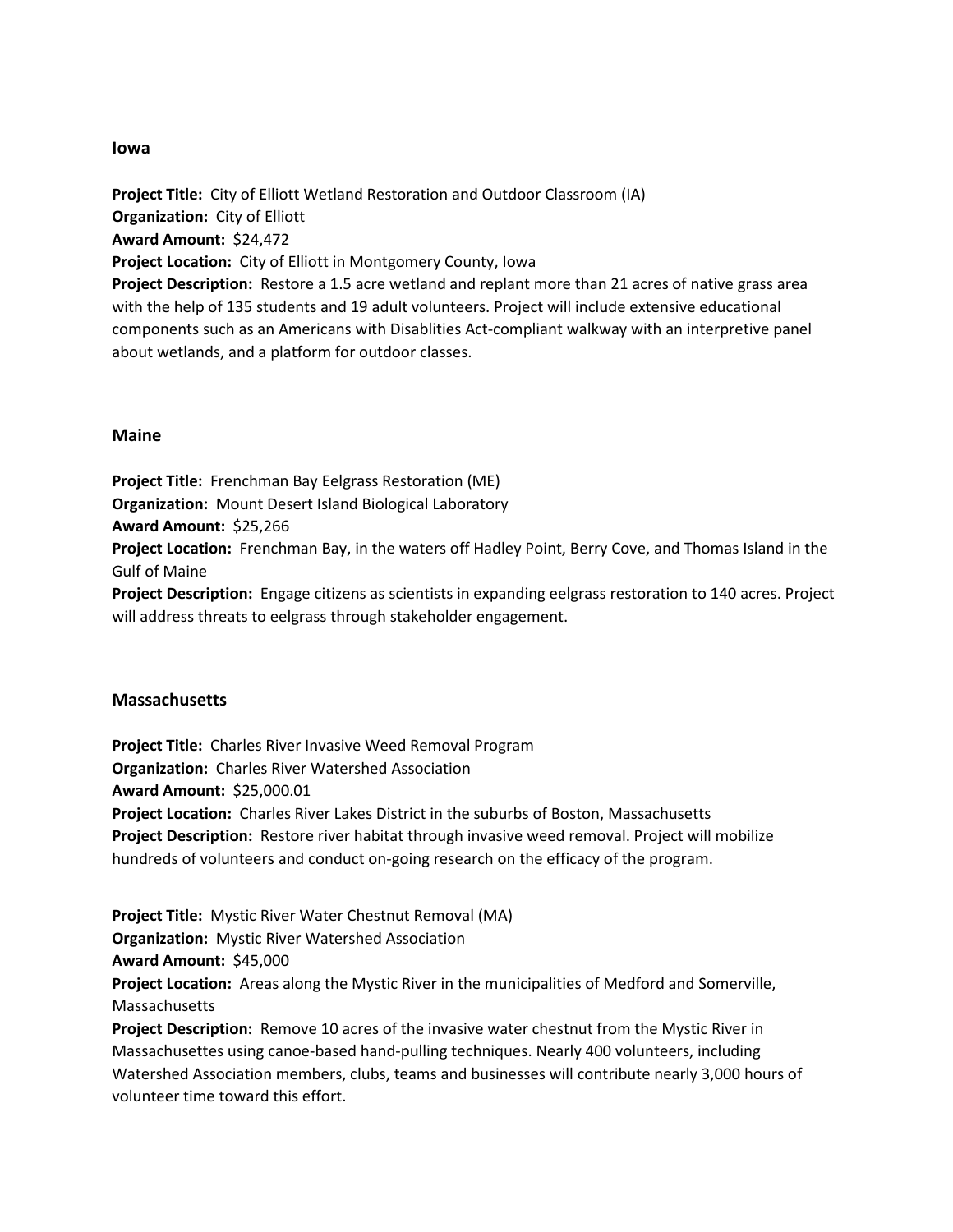## **Mississippi**

**Project Title:** Bayou Auguste Restoration (MS) **Organization:** Mississippi State University **Award Amount:** \$31,390 **Project Location:** The project location is in a highly visible but underused open space along the southern bank of Bayou Auguste in the Biloxi Housing Authority's Hope VI neighborhood in East Biloxi, Mississippi. **Project Description:** Enhance .4 acres of urbanized tidal stream in Biloxi through debris removal, streambank reshaping, installation of erosion control materials, and native species planting. The project will engage students, residents, City workers, and volunteers in restoration and educational activities to increase stewardship over Bayou Auguste.

**Project Title:** Invasives Eradication on Wet Pine Savanna Habitat (MS)

**Organization:** Southeastern Wildlife Conservation Group

**Award Amount:** \$25,000

**Project Location:** The site is an overgrown pine savanna in Moss Point, MS.

**Project Description:** Remove invasive and unwanted species such as the popcorn tree and cogongrass from 80 acres of savanna habitat and create a one-mile long trail to educate visitors through signage. Project activities include mechanically or chemically treating degraded and overgrown Pine Savanna habitat; lopping or chopping down unwanted slash pine trees; removing remnants of previous inhabitants; and strategically placing cavity nesting boxes within the area as needed.

**Project Title:** Restoration of Henderson Point Greenway/Blueway (MS)

**Organization:** Land Trust for the Mississippi Coastal Plain

**Award Amount:** \$15,000

**Project Location:** Approximately 6.25 acres owned by the Land Trust for the Mississippi Coastal Plain, Harrison County, Mississippi and approximately .63 acres of adjacent land owned by MS Department of Transportation.

**Project Description:** Restore wetland and upland forest to a pristine natural environment on 6.8 acres in Henderson Point.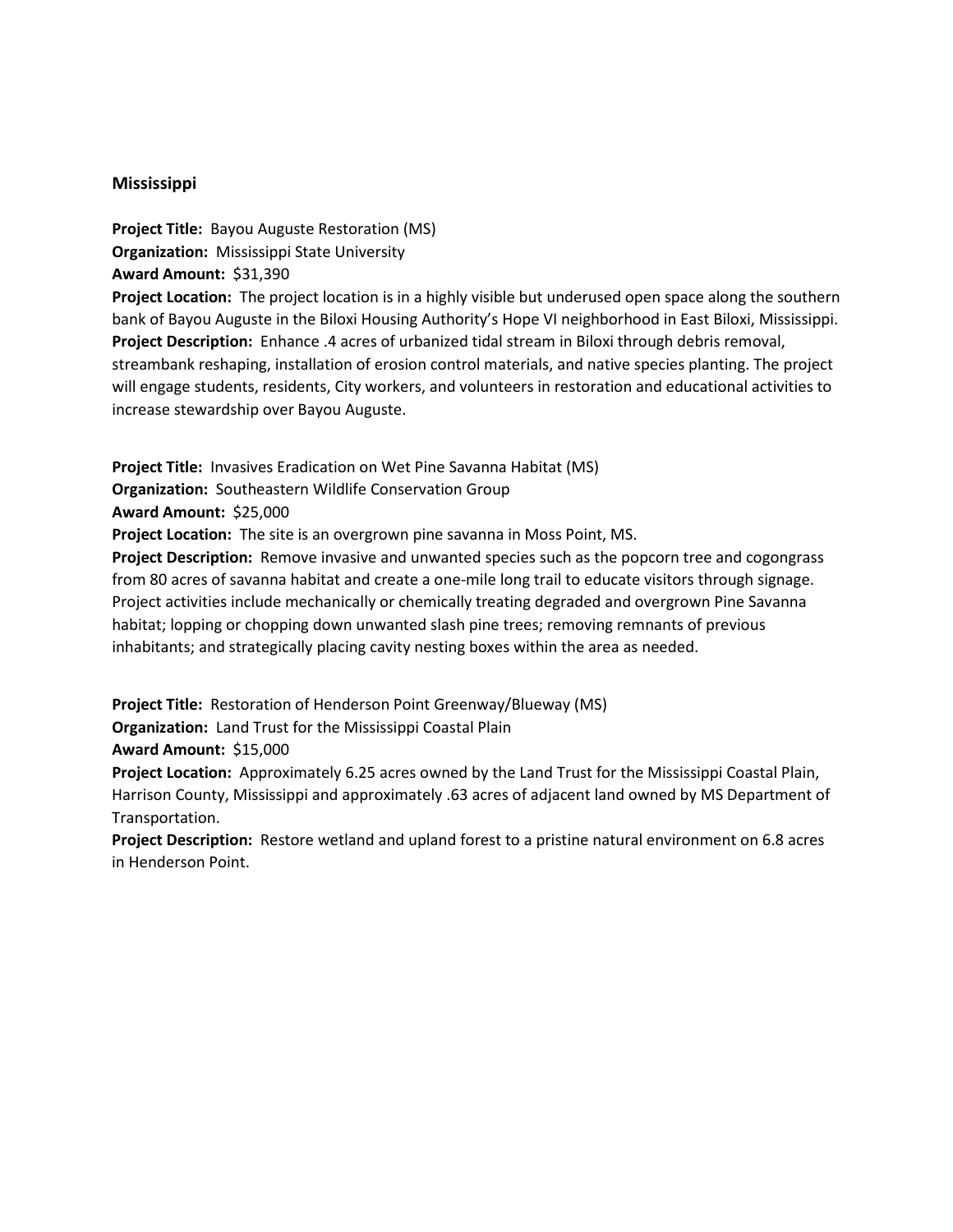## **New Jersey**

**Project Title:** Shale Valley Acquisition and Wetland Restoration (NJ) **Organization:** Schiff Natural Lands Trust **Award Amount:** \$12,295 **Project Location:** The Shale Valley property is located on the border of Mendham and Chester Townships.

**Project Description:** Restore the Shale Valley wetland, located in the preservation area of the Highlands in New Jersey, a property critical for wildlife habitat and water quality protection. Activities include eradicating invasive species, reclaiming a heavily disturbed former mining site, and establishing native grasses in wetland and early-successional areas, all while engaging the local community.

# **Oregon**

**Project Title:** Meldrum Bar Restoration and Enhancement (OR)

**Organization:** Lower Columbia Estuary Partnership

**Award Amount:** \$24,914

**Project Location:** Portland, Oregon

**Project Description:** Restore three acres of riparian habitat with the help of 300 4th and 5th grade students, 12 teachers, and 24 school volunteers who will receive classroom lessons in environmental topics and apply them by removing invasives and replanting native plants during service learning field trips.

# **Pennsylvania**

**Project Title:** Riparian Restoration in Natrona and Coraopolis (PA)

**Organization:** Friends of the Riverfront

**Award Amount:** \$25,000

**Project Location:** Project will be located at two sites: in Natrona (on the Allegheny River) and in Coraopolis (on the Ohio River).

**Project Description:** Remove a total of 400 square feet of invasive species such as Japanese Knotwood at two sites and plant plants and trees with strong, deep roots, stabilizing 40 linear feet of riverfront. A few events will be hosted at each site, with 25 volunteers expected for each event, who will learn the importance of riparian restoration as well as proper techniques for removing invasives and planting natives species.

**Project Title:** Wissahickon Stormwater Mitigation & Sediment Reduction (PA) **Organization:** Friends of the Wissahickon **Award Amount:** \$40,000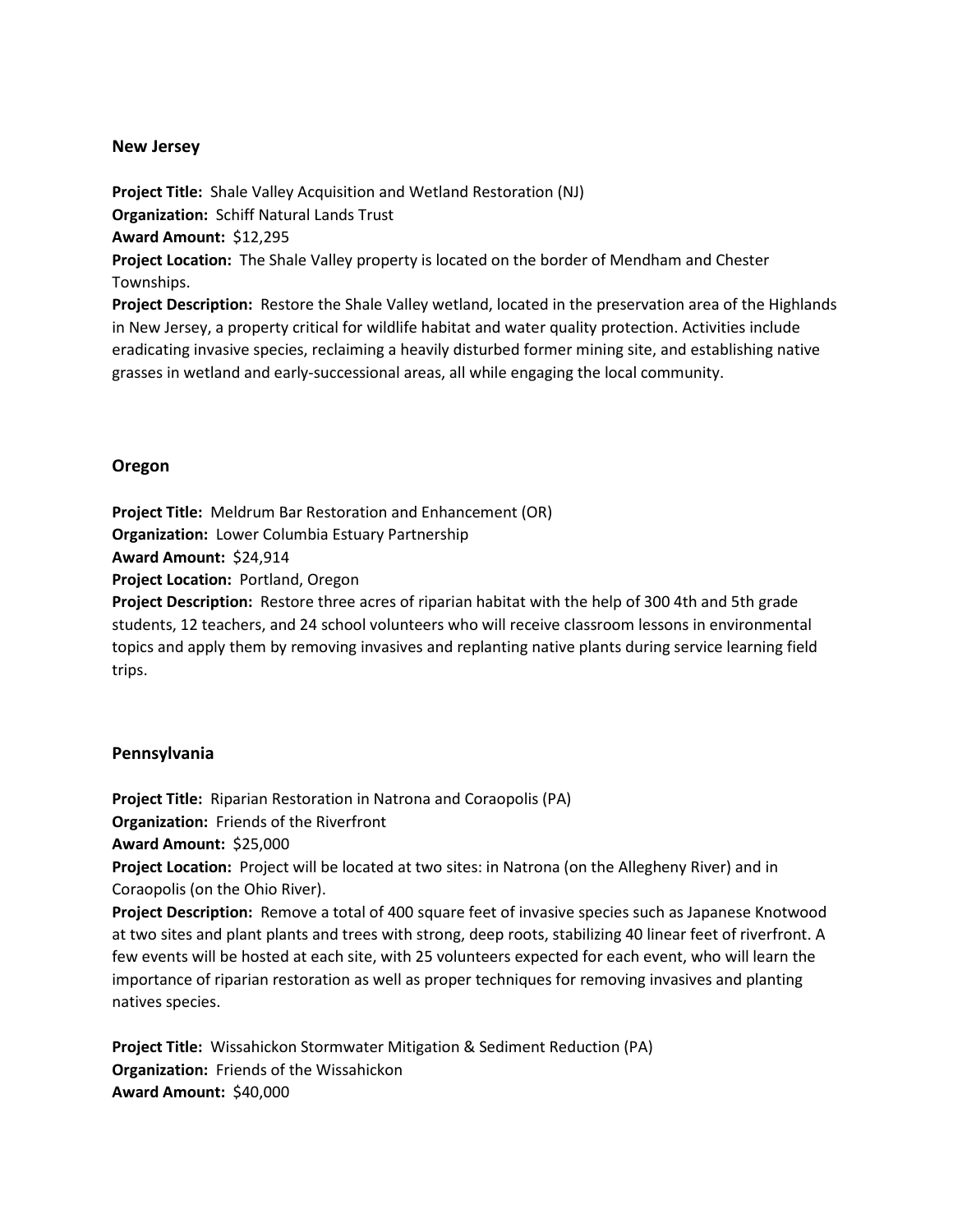**Project Location:** Wissahickon Valley Park, an 1800 acre forest park in Philadelphia, Pennsylvania **Project Description:** Stabilize 350 linear feet of stream by planting native plant species in Wissahickon Valley Park. Project partners will also engage the community through outreach and education on the importance of managing storm water.

## **Puerto Rico**

**Project Title:** Restoration of the Pterocarpus Forest at Palmas del Mar in Puerto Rico **Organization:** Palmas del Mar Homeowners Association **Award Amount:** \$19,936 **Project Location:** The Pterocarpus Forest is in the Candelero Abajo Ward in Humacao, Puerto Rico. **Project Description:** Remove more than eight acres of invasive plants and enhance the 50.18-acre Pterocarpus Forest with 520 native plants and trees. Project involvement will engage universities, children's museums, and more than 50 adult volunteers.

### **Rhode Island**

**Project Title:** Save The Bay Volunteer Restoration Opportunities (RI)

**Organization:** Save The Bay

**Award Amount:** \$25,000

**Project Location:** These projects will take place in multiple locations, depending on the project(s) chosen: Westerly, Charlestown or Newport, RI.

**Project Description:** Work with community partners to implement habitat restoration activities and provide meaningful volunteer opportunities to corporations and community groups on priority projects in the Narragansett Bay watershed of Rhode Island.

### **Tennessee**

**Project Title:** Wolf River Greenway Restoration (TN) - II

**Organization:** Wolf River Conservancy

**Award Amount:** \$28,090

**Project Location:** Epping Way is at 2630 Epping Way; Wolf River Greenway is on the east side of Humphreys Blvd. between Shady Grove and Walnut Grove. Lovitt Woods is east of Germantown Pkwy north of the Wolf River.

**Project Description:** Conduct restoration activities (removing debris & non-native species and replanting native species) with volunteer labor on 3 properties within the urban Wolf River watershed in Memphis, Tennessee.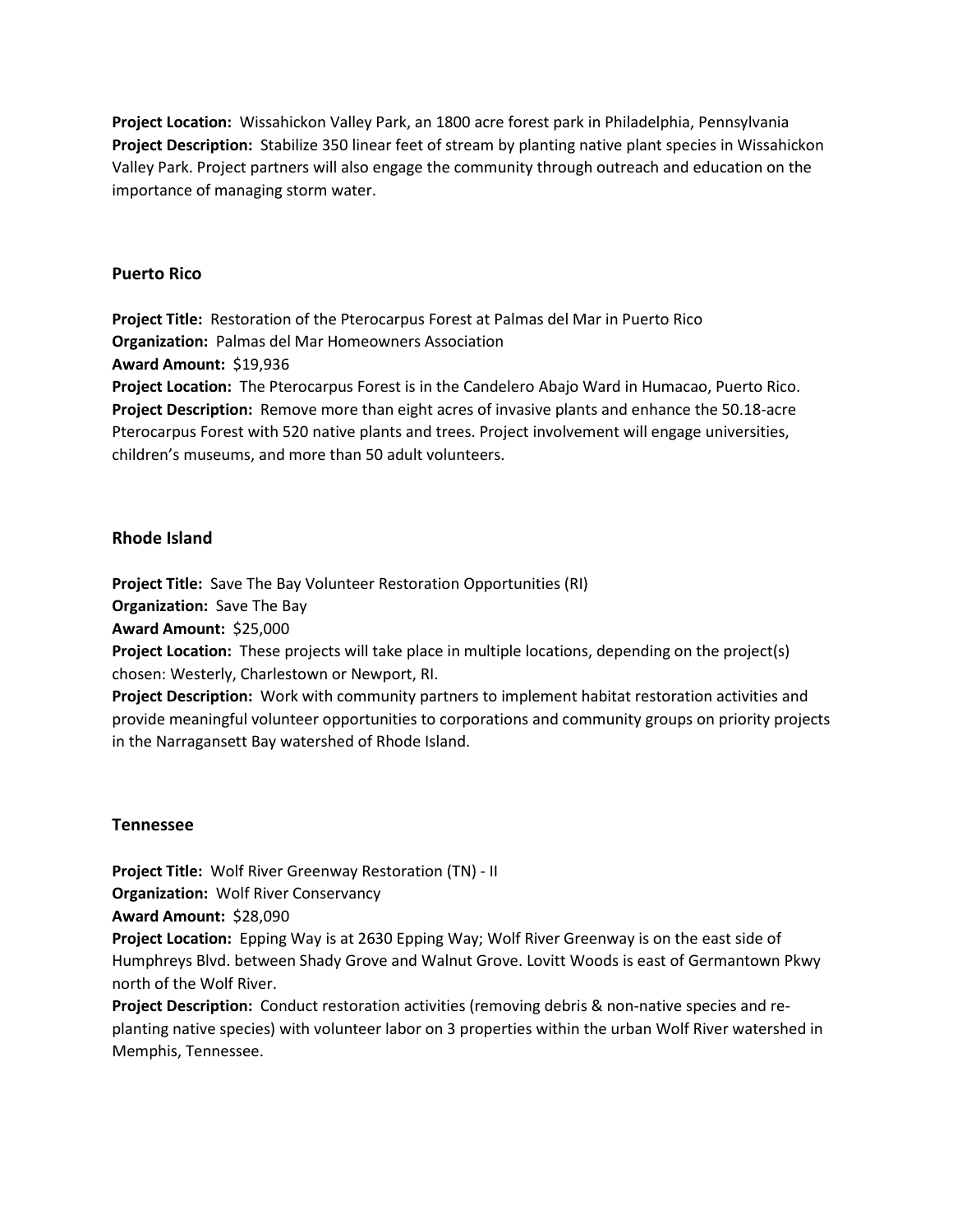## **Texas**

**Project Title:** Fostering Native Plants and Young Environmental Stewards (TX) **Organization:** REAL School Gardens **Award Amount:** \$26,555

**Project Location:** This project will take place on the urban schoolyards of 30 high-poverty elementary schools in metropolitan Dallas-Fort Worth, Texas.

**Project Description:** Utilize native plant and wildlife habitats on school campuses as sites for hands-on conservation and education.

## **Washington**

**Project Title:** Discovery Park Rain Gardens Installation (WA) **Organization:** Stewardship Partners **Award Amount:** \$40,000 **Project Location:** The proposed project location is in Seattle, Washington at Discovery Park's North Parking Lot **Project Description:** Install four 600 square foot rain gardens at Discovery Park which, supported by

outreach and education, will establish watershed friendly practices to improve downstream water quality and habitat. Project will involve a demonstration installation workshop/volunteer event and outreach activities to educate Park patrons and neighborhood residents on rain gardens and other watershed friendly practices.

**Project Title:** Duwamish Shoreline Restoration Challenge (WA)

**Organization:** Forterra NW

**Award Amount:** \$24,860.44

**Project Location:** Privately-owned commercial properties along the shoreline of the Duwamish River, between river miles 6 and 9.5, in the City of Tukwila in King County, Washington.

**Project Description:** Restore 2,200 linear feet of degraded shoreline in commercial industrial areas, remove more than two acres of invasive plants and establish 6,000 native plants on-site to provide shade, nutrients, food sources and habitat for Chinook salmon. Project will engage commercial property owners, businesses and their employees as well as community members in stewardship of the shoreline through outreach, education and hands on work.